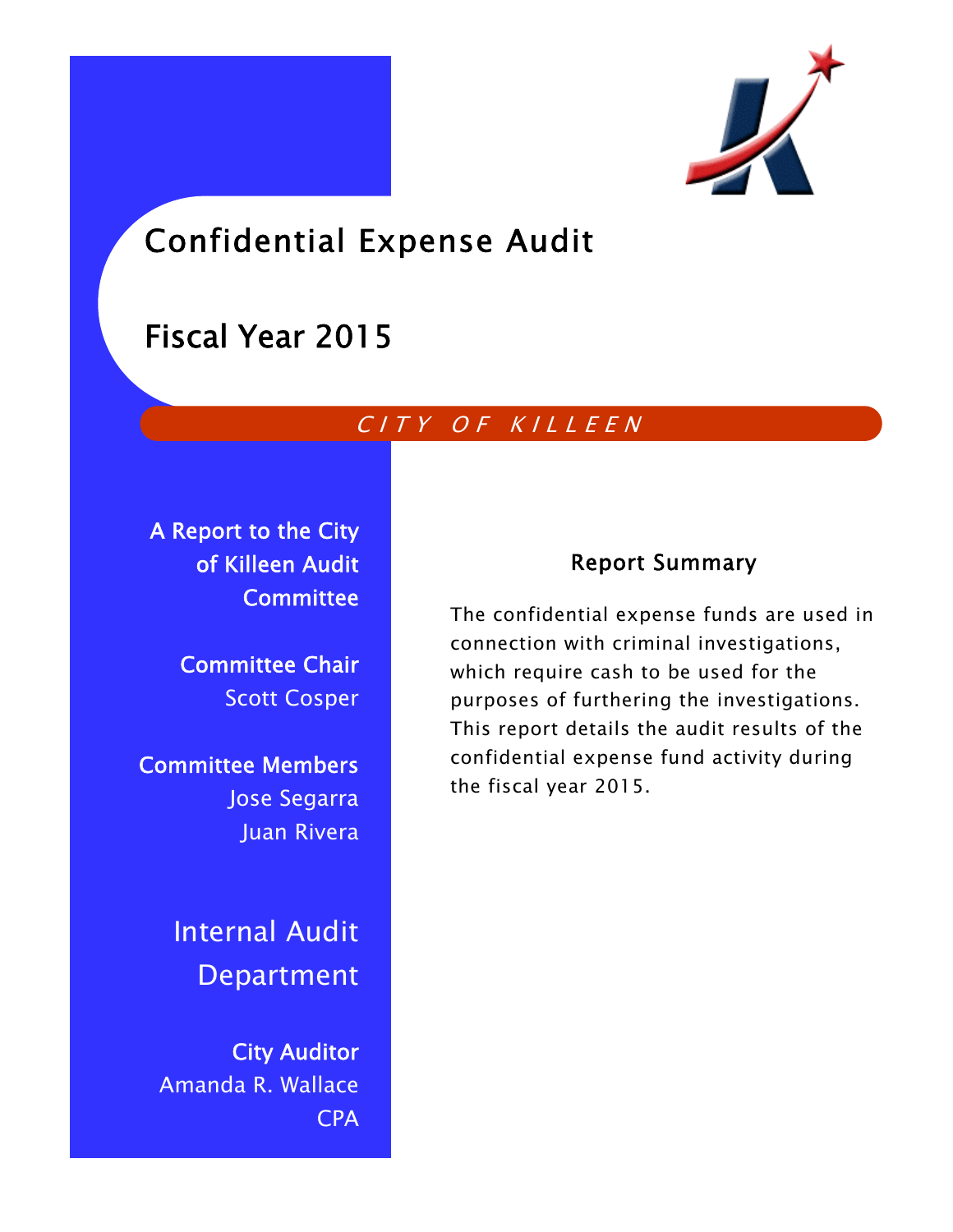### TABLE OF CONTENTS

### GOVERNMENT AUDITING STANDARDS COMPLIANCE

This performance audit was conducted in accordance with Generally Accepted Government Auditing Standards. Those standards require that the audit be planned and performed to obtain sufficient, appropriate evidence to provide a reasonable basis for the findings and conclusions based on the audit objectives. I believe that the evidence obtained provides a reasonable basis for the findings and conclusions based on the audit objectives.

### AUDIT STAFF

Ī

<u>-</u>

Amanda R. Wallace, CPA, City Auditor

Office of the City Auditor Killeen City Hall Phone: (254) 501-7685 Email: awallace@killeentexas.gov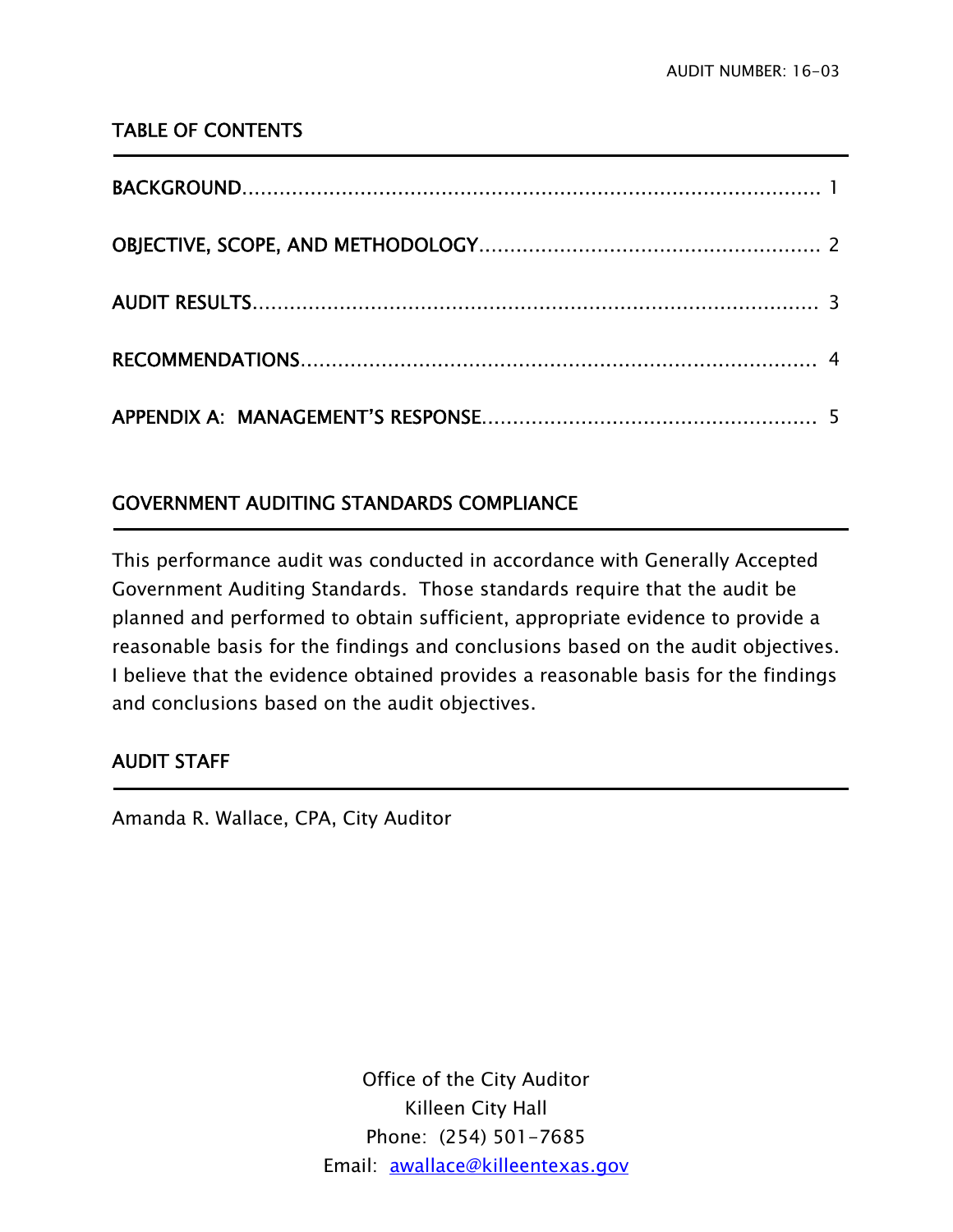Fiscal Year 2015



AUDIT REPORT **HIGHLIGHTS** 

#### Why This Audit Was **Conducted**

The confidential expense activity is audited on an annual basis because of the sensitive and volatile nature of maintaining large amounts of cash on hand.

#### What Was Recommended

It was recommended that KPD cash and record confidential fund checks on the ledger within 5 business days of check issuance as required by the Confidential Informant Fund SOP.

December 3, 2015

Mayor and Council,

I am pleased to present this audit of the Killeen Police Department's Confidential Expense program.

#### BACKGROUND

The Killeen Police Department (KPD) conducts covert operations, often dealing with narcotics enforcement. As an underlying principal in undercover investigations, it is necessary to use cash for many investigative expenses. Confidential expense cash is used for these purposes.

#### OBJECTIVE AND SCOPE

The objective of the audit was to determine whether KPD has adequate controls in place to safeguard the City's assets with regard to confidential expense activity, to determine whether confidential expense cash is used for authorized purposes, and to determine whether the confidential expense cash is managed and accounted for in accordance with authorized procedures.

#### WHAT WAS FOUND

The audit revealed two confidential expense checks that were not cashed and recorded on the ledger within the required 5 business days.

I appreciate the cooperation and assistance I received from the Police Department staff during this audit.

angola P. Wallare

Amanda R. Wallace, City Auditor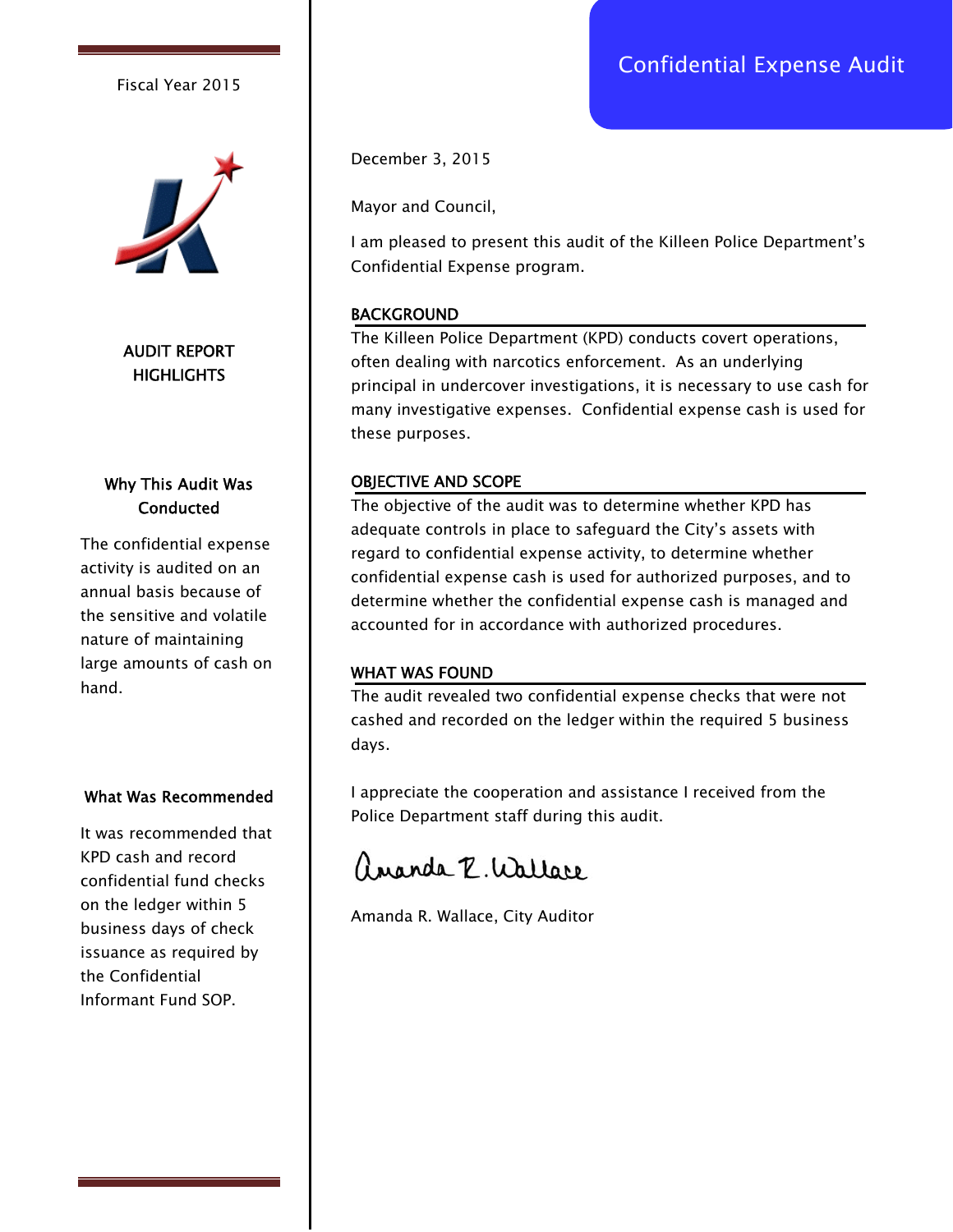#### BACKGROUND

j

The Special Investigations Division (SID) of the Killeen Police Department (KPD) conducts covert operations, often dealing with narcotics enforcement. As an underlying principal in undercover investigations, it is necessary to use cash for many investigative expenses. Confidential expense cash contributes to the operational needs of KPD's investigative activities with a budget of \$54,000 during FY2015. Availability of the funds aids in determining the existence of a crime, establishing identities of participants in crimes and furthering the investigations and prevention of crimes.

SID representatives request disbursements through the Finance Department from the confidential expense account and use that disbursement to replenish the confidential expense cash which is secured in a safe with limited access. This cash may be used only for official investigative purposes, which fall into one of the following three categories:

- 1. Purchase of Evidence The purchase of evidence and/or contraband such as narcotics and dangerous drugs, drug paraphernalia, stolen property, firearms, pornographic magazines and videotapes, illegal food stamps, etc. required to determine the existence of a crime or to establish the identity of a participant in a crime.
- 2. Purchase of Services The costs of an ongoing investigation to include, but not limited to, leasing an apartment, storage facilities, vehicles for undercover officer, setting up business fronts and P.O. boxes as necessary, or for the operational needs required for a particular investigation (i.e. meals, beverages, club cards, cover charges, entertainment and similar expenses for undercover purposes within reasonable limits.)
- 3. Informant Rewards Cash payments to confidential informants for performing a service (controlled buys, introduction of undercover officers, etc.) or for supplying specific information regarding matters that would be investigated by SID.

Detectives in need of cash to properly perform their investigative duties must submit a Confidential Fund Receipt (CFR) detailing the amount of the advance. The proper approvals must be obtained per the Standard Operating Procedures on the CFR, and each CFR is assigned a fund request number. Upon using the cash that was advanced to them, the detectives must report each expense on a CFR and include the fund request number on each. If there is cash leftover from the initial advance received, this amount must be returned prior to requesting more funds. Each cash return is reconciled with the corresponding CFRs to ensure that all funds are accounted for.

The SID Commander has the ultimate responsibility of maintaining the confidential funds account. The OCU Sergeant is designated as the person responsible for daily accounting and control of the funds. The balance of the fund account will be recorded on the fund ledger, which will be maintained in the OCU safe with the cash on hand.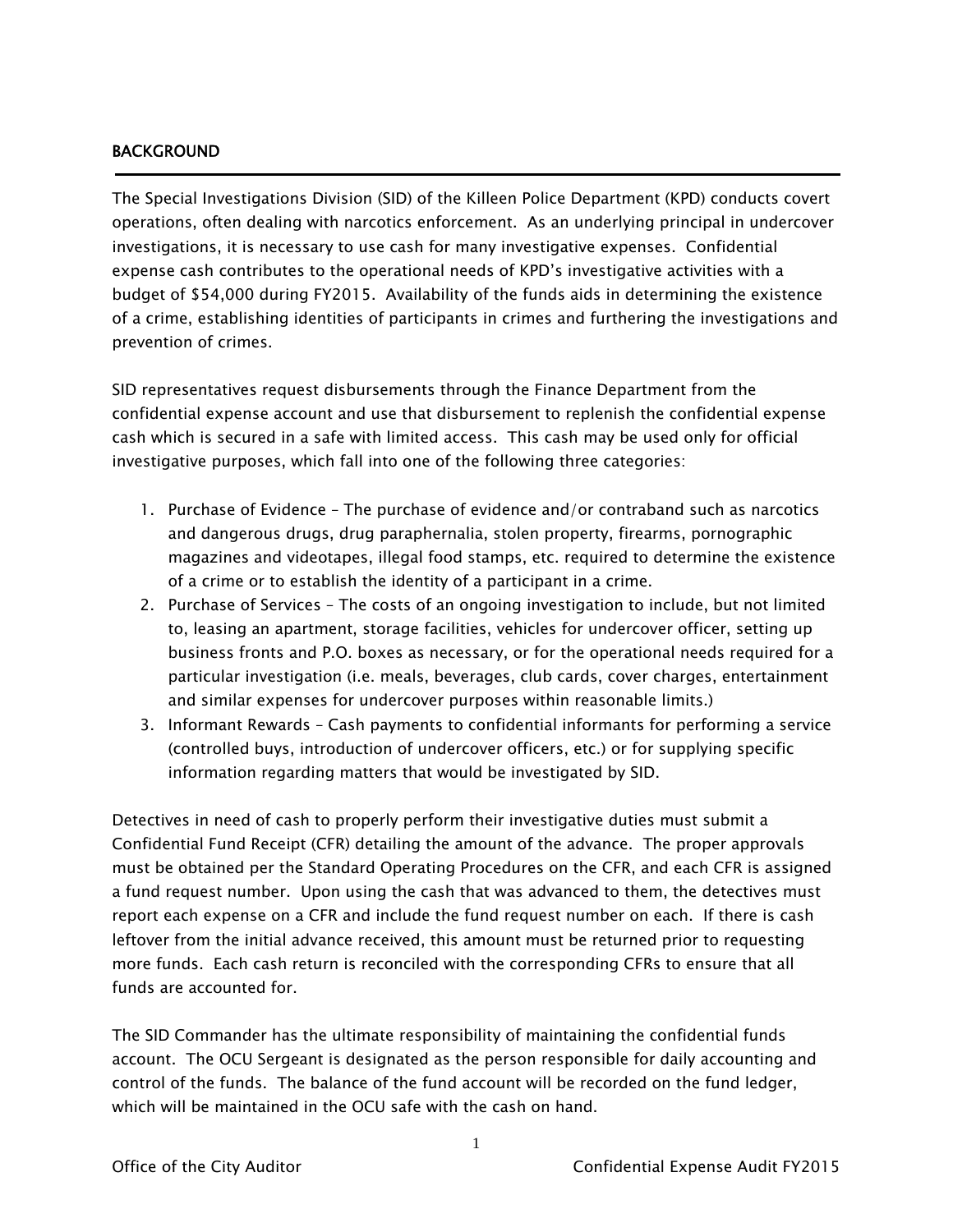#### OBJECTIVE, SCOPE, AND METHODOLOGY

The Confidential Expense Audit is conducted annually because of the sensitive and volatile nature of having large amounts of cash on hand. This audit was also included in the FY2016 Audit Plan, as presented to the City Council and the Audit Committee.

#### **Objective**

The objective of the audit was to determine whether KPD has adequate controls in place to safeguard the City's assets with regard to confidential expense activity, to determine whether confidential expense cash is used for authorized purposes, and to determine whether the confidential expense cash is managed and accounted for in accordance with authorized procedures.

#### Scope

The audit scope included confidential expense activity for the period October 2014 through September 2015.

#### Methodology

To accomplish the audit objective, the following steps were performed:

- Conducted interviews with KPD staff and obtained information on policies and procedures as well as staff responsibilities.
- Obtained and tested data from KPD as well as the Finance Department relating to confidential expense activity.
- Analyzed supporting documentation to determine whether the policies and procedures were adhered to.
- Analyzed policies and procedures to determine effectiveness.
- Considered fraud, waste, and abuse as related to the audit objective.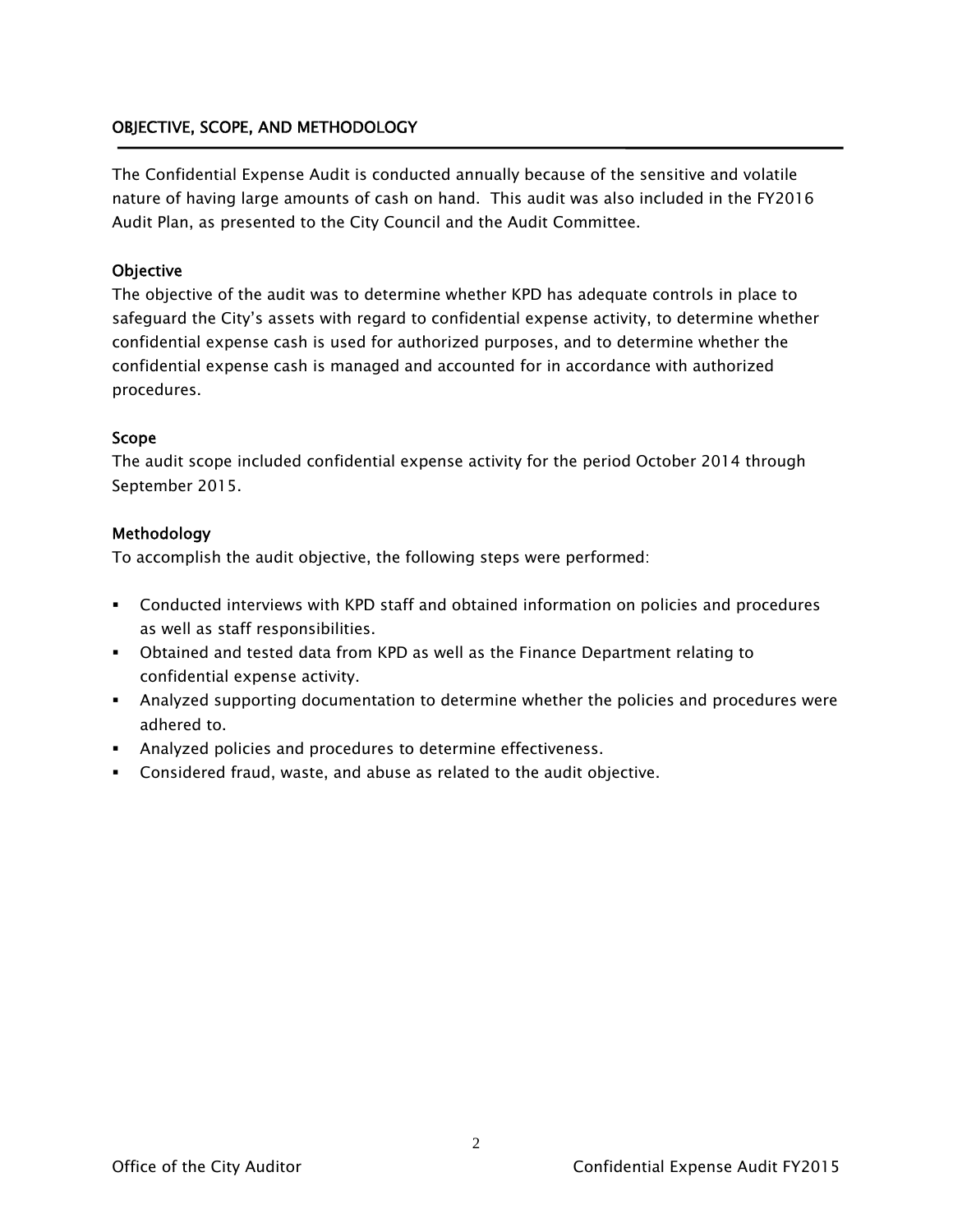#### AUDIT RESULTS

Ī

The Confidential Expense Fund ledger was reviewed extensively along with the documented Standard Operating Procedures (SOP) and the records provided by the Finance department. The SOP requires that confidential expense fund checks be cashed and logged on the ledger within five business days of receipt. There were two instances noted in the audit, in which this requirement was not met.

#### Finding 1: Two instances in which a check was cashed more than five business days after its issuance.

In testing the timeliness of cashing checks, the check dates were compared to the dates the checks were cashed as well as to the dates the checks were logged in the ledger. It was noted that two of the eight checks distributed to KPD for confidential expense purposes were not cashed and recorded on the ledger within the required five business days. All other checks were cashed and recorded within the required five business days.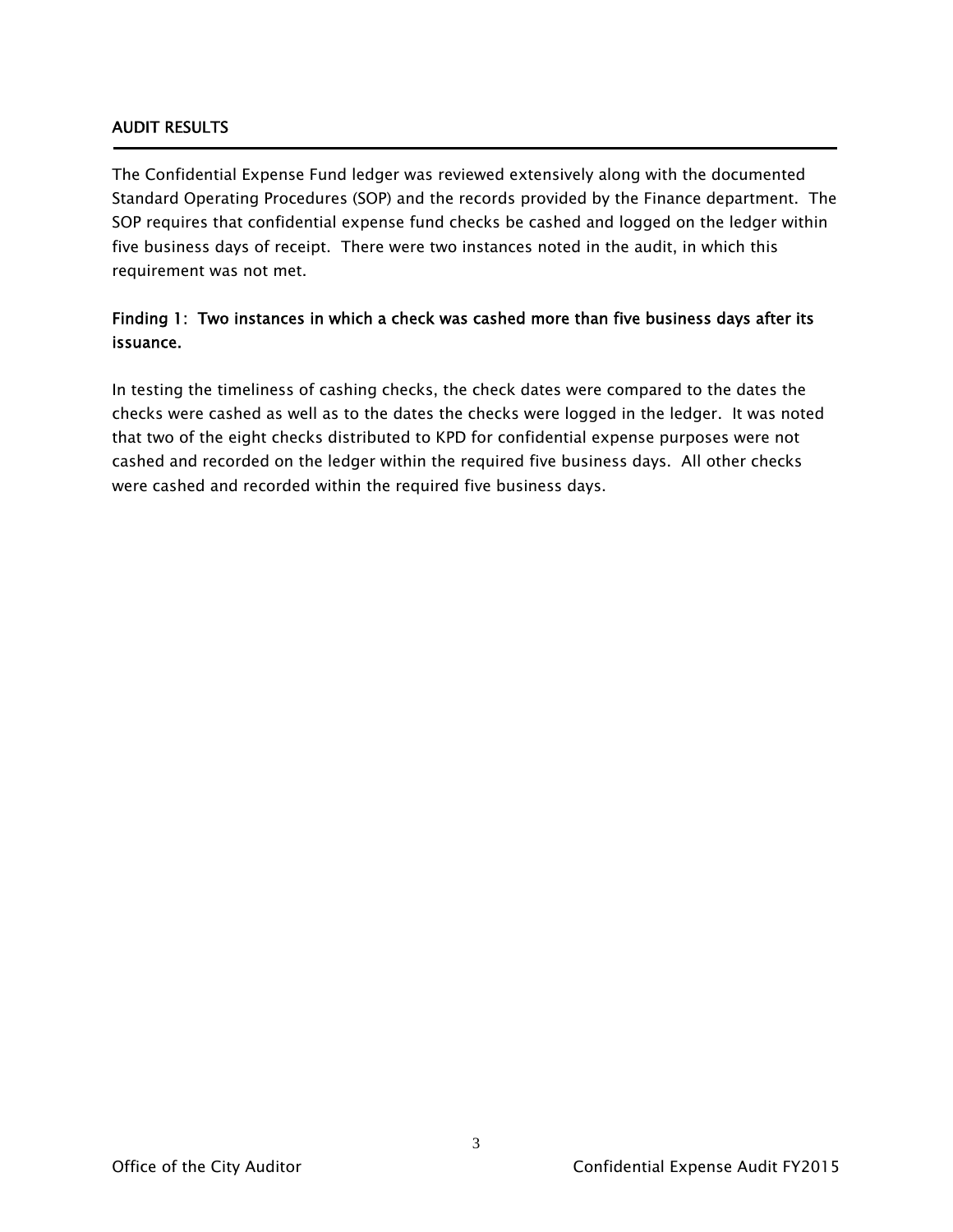#### RECOMMENDATIONS

Ī

The recommendations listed below are a result of the audit effort and are subject to the limitation of the scope of the audit. I believe that these recommendations provide reasonable approaches to help resolve the issues identified. I also believe that operational management is in a unique position to best understand their operations and may be able to identify more efficient and effective approaches, and I encourage them to do so when providing their responses to the recommendations. As such, I strongly recommend the following:

#### 1. KPD should ensure that all checks are cashed and recorded within five business days of issuance.

See Appendix A for Management's Response to each recommendation.